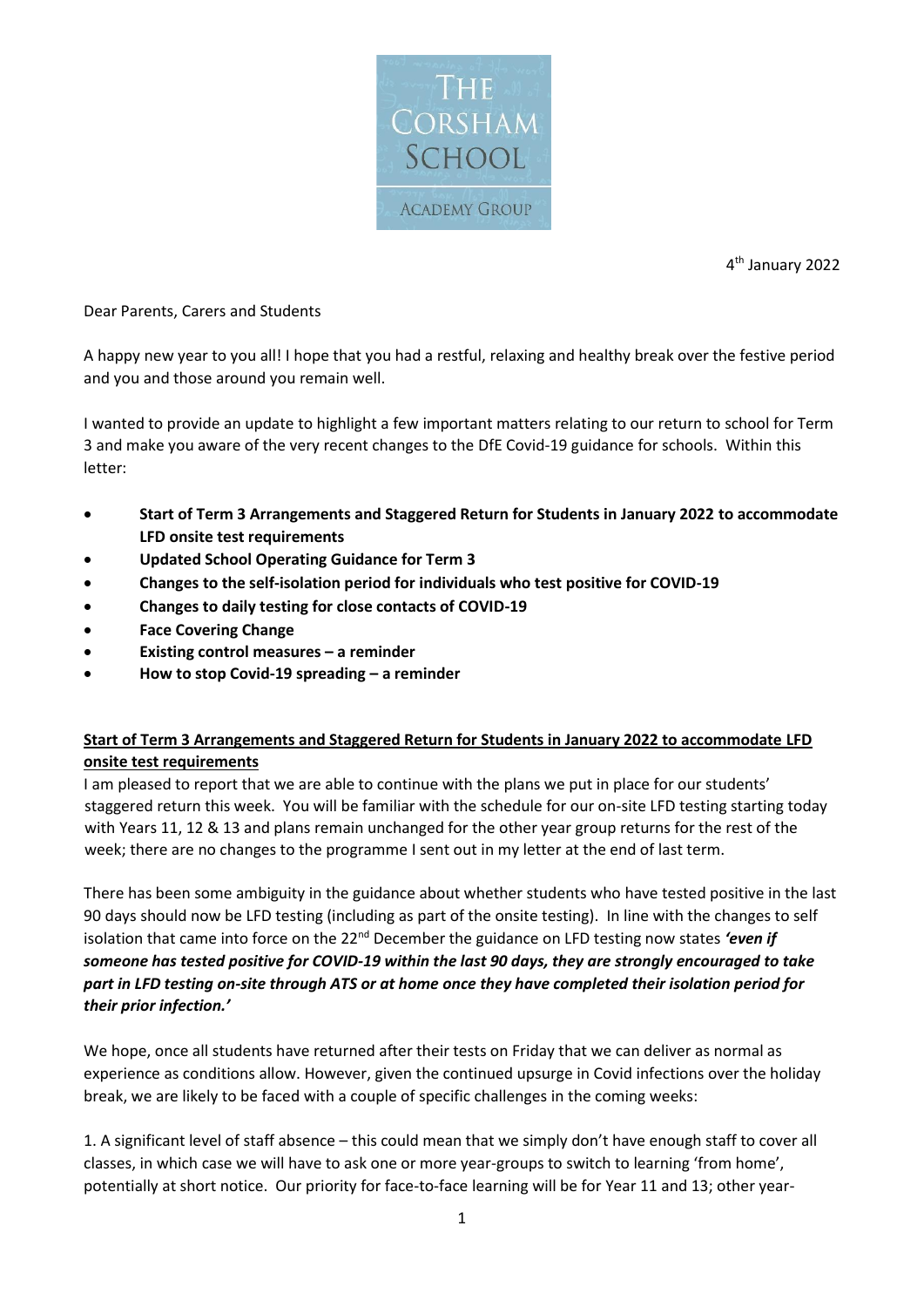groups could be asked to 'learn from home' on a rota basis (to reduce any impact on one particular yeargroup). If this did become necessary we would always accommodate more 'vulnerable' students where being in school was a priority, and staff would be in contact with families accordingly. If this approach is needed, we will inform you as soon as we know of any potential disruption.

2. A significant level of student absence due to Covid isolation – as well as the issue of students missing their face to face education this adds very considerable burden on teaching staff, who need to provide work for those isolating at home in addition to their usual teaching, planning and assessment load. Please be patient with staff if resources are not quite as they should be. We encourage students to follow their usual timetable to structure their day and to complete the work set in the time available. Students should also complete homework tasks to the best of their ability, although it is likely that some tasks may be harder to complete having not been in the relevant lesson. Absent students will not be penalised where this is the case.

## **Updated School Operating Guidance for Term 3**

As you may have seen in the news on Sunday, the government has introduced further temporary control measures to all schools in England due to the current COVID-19 case numbers and the Omicron variant, which will come into force today. These measures are designed to further protect face-to-face education, and will be reviewed on 26th January as part of the government's wider review of the current Plan B measures. The control measure changes relate to face coverings, contact tracing and self-isolation, all detailed below.

## **Changes to the self-isolation period for individuals who test positive for COVID-19**

Since Wednesday 22 December, the 10 day self-isolation period for people who record a positive PCR test result for COVID-19 has been reduced to 7 days in most circumstances, unless you cannot test for any reason.

Individuals may now take LFD tests on day 6 and day 7 of their self-isolation period. Those who receive two negative test results are no longer required to complete 10 full days of self-isolation. The first test must be taken no earlier than day 6 of the self-isolation period and tests must be taken 24 hours apart. This also applies to children under 5, with LFD testing at parental or guardian discretion.

Students should return to school on day 7, provided they:

- Have returned negative results on lateral flow tests taken on the mornings of days 6 and 7
- No longer have a high temperature
- Feel well enough to do so

Anyone who is unable to take LFD tests will need to complete the full 10 day period of self-isolation. Further information is available in the stay at home: guidance for households with possible or confirmed COVID-19 [infection](https://eur01.safelinks.protection.outlook.com/?url=https%3A%2F%2Fwww.gov.uk%2Fgovernment%2Fpublications%2Fcovid-19-stay-at-home-guidance%2Fstay-at-home-guidance-for-households-with-possible-coronavirus-covid-19-infection%3Futm_source%3D2%2520January%25202022%2520C19%26utm_medium%3DDaily%2520Email%2520C19%26utm_campaign%3DDfE%2520C19&data=04%7C01%7CRBell%40corsham.wilts.sch.uk%7C025e25848f08461096b708d9cdf65c0a%7Cae2d489627854217a0ae572acf3597f9%7C0%7C0%7C637767280249130136%7CUnknown%7CTWFpbGZsb3d8eyJWIjoiMC4wLjAwMDAiLCJQIjoiV2luMzIiLCJBTiI6Ik1haWwiLCJXVCI6Mn0%3D%7C3000&sdata=PiX1lGdEV3E%2FlpxpoNZwV0NCA7050zwQkoojoxQwRiI%3D&reserved=0)

# **Changes to daily testing for close contacts of COVID-19**

People who are fully vaccinated, or children and young people aged between 5 and 18 years and 6 months, identified as a close contact of someone with COVID-19, should take an LFD test every day for seven days and continue to attend their setting as normal, unless they have a positive test result or develop symptoms at any time.

Children under 5 are not being advised to take part in daily testing of close contacts. If a child under 5 is a contact of a confirmed case, they are not required to self-isolate and should not start daily testing. If they live in the same household as someone with COVID-19 they should limit their contact with anyone who is at higher risk of severe illness if infected with COVID-19, and arrange to take a PCR test as soon as possible.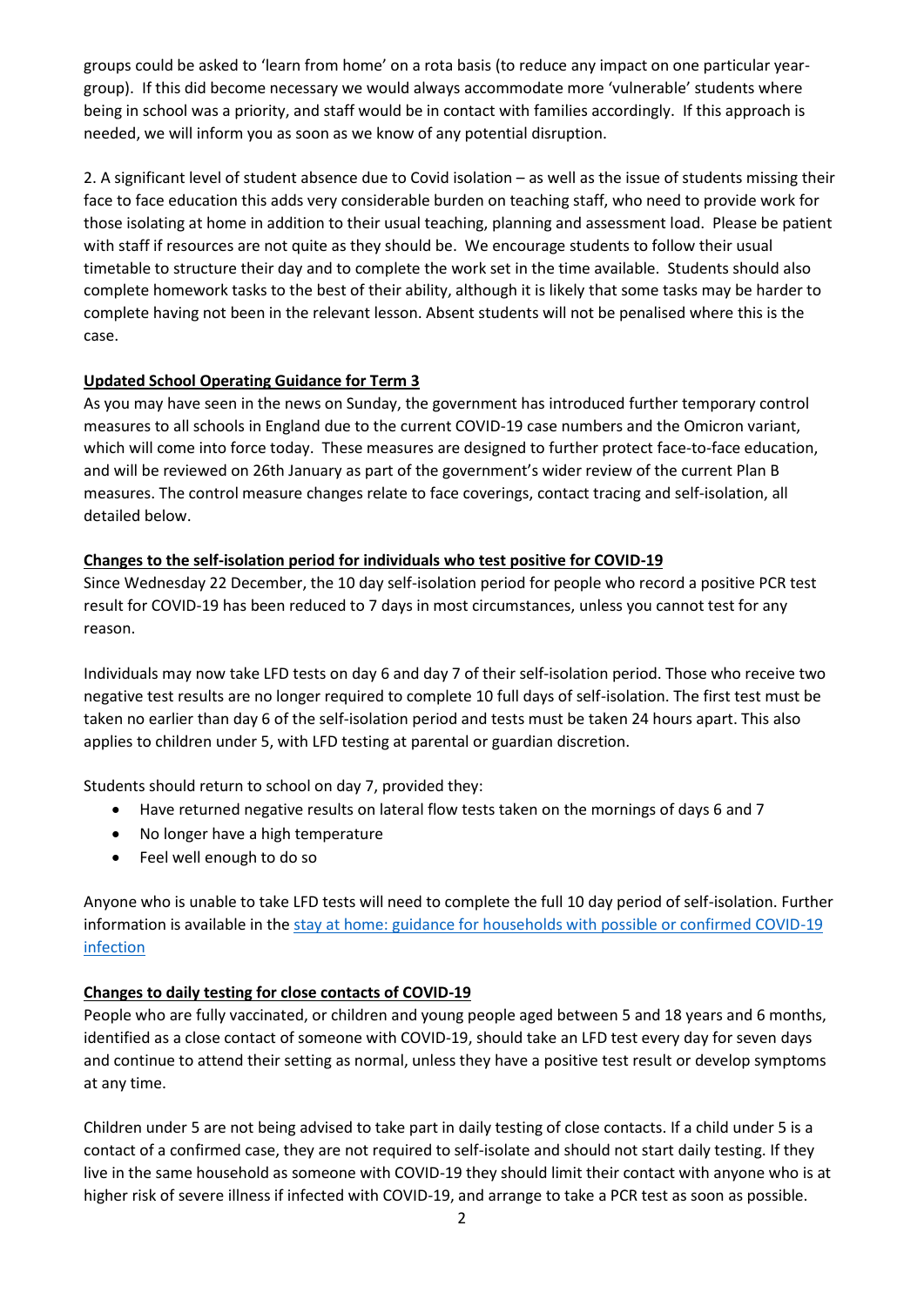They can continue to attend an education or childcare setting while waiting for the PCR result. If the test is positive, they should follow the [stay at home: guidance for households with possible or confirmed COVID-19](https://eur01.safelinks.protection.outlook.com/?url=https%3A%2F%2Fwww.gov.uk%2Fgovernment%2Fpublications%2Fcovid-19-stay-at-home-guidance%2Fstay-at-home-guidance-for-households-with-possible-coronavirus-covid-19-infection%3Futm_source%3D2%2520January%25202022%2520C19%26utm_medium%3DDaily%2520Email%2520C19%26utm_campaign%3DDfE%2520C19&data=04%7C01%7CRBell%40corsham.wilts.sch.uk%7C025e25848f08461096b708d9cdf65c0a%7Cae2d489627854217a0ae572acf3597f9%7C0%7C0%7C637767280249130136%7CUnknown%7CTWFpbGZsb3d8eyJWIjoiMC4wLjAwMDAiLCJQIjoiV2luMzIiLCJBTiI6Ik1haWwiLCJXVCI6Mn0%3D%7C3000&sdata=PiX1lGdEV3E%2FlpxpoNZwV0NCA7050zwQkoojoxQwRiI%3D&reserved=0)  [infection](https://eur01.safelinks.protection.outlook.com/?url=https%3A%2F%2Fwww.gov.uk%2Fgovernment%2Fpublications%2Fcovid-19-stay-at-home-guidance%2Fstay-at-home-guidance-for-households-with-possible-coronavirus-covid-19-infection%3Futm_source%3D2%2520January%25202022%2520C19%26utm_medium%3DDaily%2520Email%2520C19%26utm_campaign%3DDfE%2520C19&data=04%7C01%7CRBell%40corsham.wilts.sch.uk%7C025e25848f08461096b708d9cdf65c0a%7Cae2d489627854217a0ae572acf3597f9%7C0%7C0%7C637767280249130136%7CUnknown%7CTWFpbGZsb3d8eyJWIjoiMC4wLjAwMDAiLCJQIjoiV2luMzIiLCJBTiI6Ik1haWwiLCJXVCI6Mn0%3D%7C3000&sdata=PiX1lGdEV3E%2FlpxpoNZwV0NCA7050zwQkoojoxQwRiI%3D&reserved=0)

## **Face Coverings**

From today, face coverings should be worn in classrooms where pupils in year 7 and above are educated. The advice on face coverings in classrooms will be in place until Wednesday 26 January, when Plan B regulations are currently scheduled to expire, at which point it will be reviewed.

Our approach to face coverings replicates those we had in force when face coverings were previously made mandatory at all times inside as follows:

Students must wear a face covering when;

- They are inside at all times (now including in lesson time)
- moving around the premises outside between lessons and at the start/end of the day where social distancing cannot easily be maintained
- when on school or public transport.

Face coverings can be removed when:

- Students are eating or drinking in designated indoor eating areas
- Students are outside at break and/or lunch on the field/playground where social distancing can be maintained.
- Students are engaged in physical activity as part of PE lessons

All previous guidance on types of face covering and their safe hygienic storage at break/lunchtime remains the same, as does our existing guidance for those who are medically exempt form wearing a mask.

Unless exempt, all students should bring an appropriate face covering to school with them as part of their daily equipment. We are able to provide a mask to those who arrive without their face covering but a covid violation sanction will be issued for those not wearing them appropriately or misplacing them during the day.

Staff have also been advised to wear face coverings when teaching, unless they are exempt. Some staff may remove their face coverings, when socially distanced, to provide instructions or information to the class.

### **Existing control measures - a reminder**

As way of reassurance, the following control measures will remain in place:

- Face coverings must be worn on school transport and inside in communal areas
- Ventilation of all classrooms and indoor spaces
- Enhanced cleaning
- Hand sanitiser use on entry to and exit from each room
- Separate year group zone social areas at break and lunch time
- Halted Year Group assemblies and any other 'large gatherings and mixing' inside where social distancing is difficult to maintain.
- Isolation and sending home of students who develop symptoms whilst in school
- Increased frequency (2 times a week) of home asymptomatic LFD testing
- close contacts of confirmed cases (including siblings of confirmed household cases) advised to take daily LFD tests while awaiting their PCR test results and to continue to attend school (unless they test positive or develop symptoms).